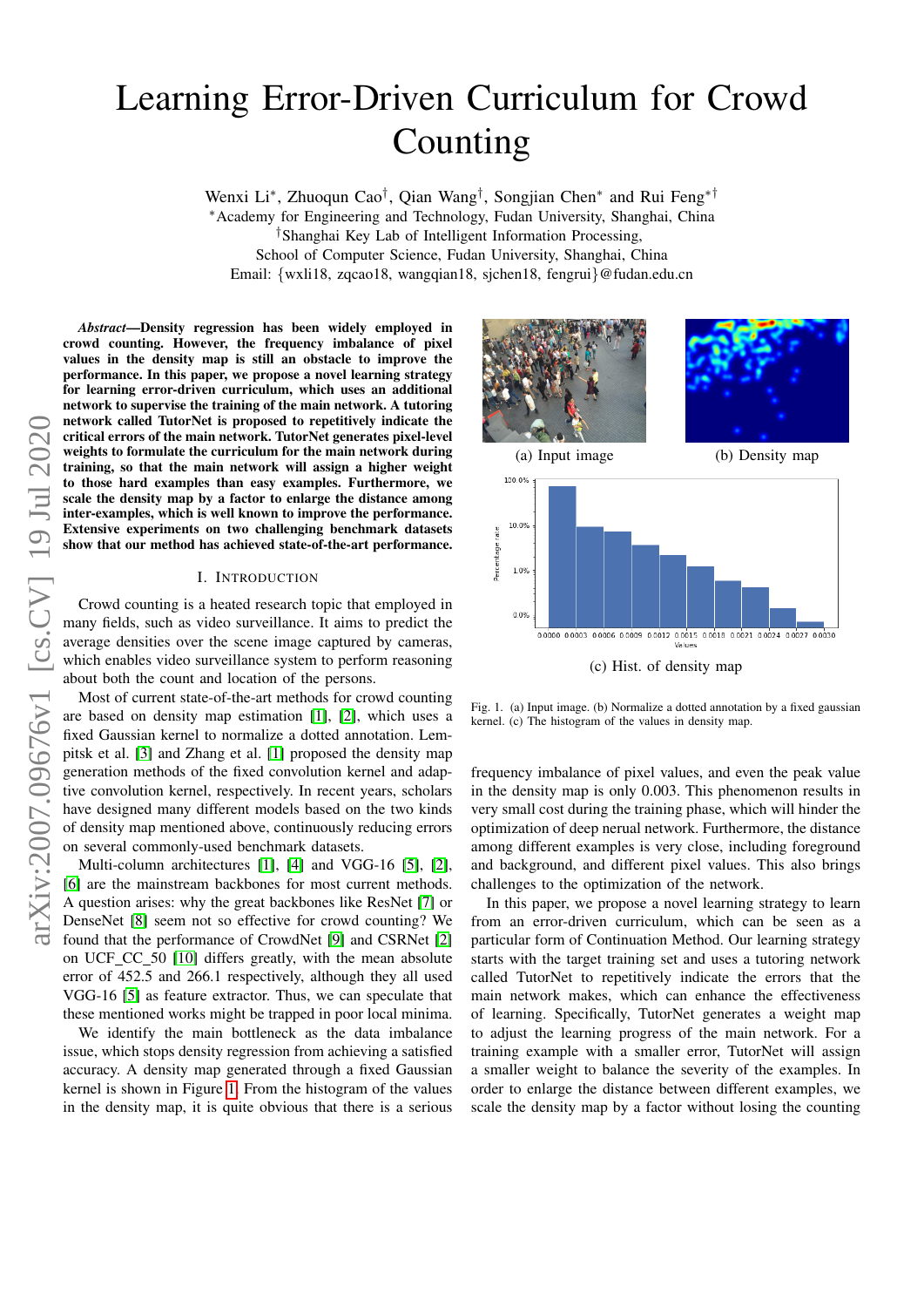information of the density map.

To evaluate the effectiveness of our learning strategy, four networks previously used for crowd couting are trained under TutorNet's guidance on ShanghaiTech dataset [\[1\]](#page-6-0). The results show that our approach can significantly improve the performance of different backbone networks. Notably, we evaluate our approach with a modified DenseNet [\[8\]](#page-6-7) as our main network on two challenging benchmark datasets. Compared to current methods, our approach has achieved state-of-the-art performance.

The main contributions of our work can be summarized as follows: i) We propose a learning strategy for curriculum formulation, which uses weight maps to adjust the learning progress of the main network; ii) We introduce scale factor to enlarge the distance among different examples; iii) Extensive experiments validate the effectiveness of our approach.

# II. RELATED WORK

# *A. Deep learning for crowd counting*

Recently, deep learning has greatly stimulated the progress of crowd counting. Inspired by the great success in deep learning on other tasks, Zhang et al. [\[11\]](#page-6-10) focused on the Convolutional Neural Networks (CNN) based approaches to predict the number of crowd firstly. However, their model ignored the important perspective geometry of scene images and the fully connected layers in them throw away spatial coordinates. Boominathan et al. [\[9\]](#page-6-8) used the framework of fully convolutional neural networks which combined the deep and shallow networks. Zhang et al. [\[1\]](#page-6-0) proposed a multi-column convolutional neural network (MCNN) where each column has a convolution kernel with different sizes for different scales. Afterward, multi-column architecture became a common way to deal with scale issue [\[4\]](#page-6-3), [\[12\]](#page-6-11). For example, Switching-CNN [\[4\]](#page-6-3) divided each image into non-overlapping patches and used a switch classifier to choose columns for patches. Since Euclidean loss is sensitive to outliers and have the issue of image blur, ACSCP [\[13\]](#page-6-12) used non-overlapping patches and proposed adversarial loss to extend traditional Euclidean loss. Xiong et al. [\[14\]](#page-6-13) proposed a model called ConvLSTM and it is the first time incorporating temporal stream for crowd counting. More recently, Li et al. [\[2\]](#page-6-1) proposed a model called CSRNet that used dilated convolution instead of the last two pooling layers of VGG-16 [\[5\]](#page-6-4) and outperformed most of the previous methods. They developed a single-column network to replace the multi-column network, which has fewer parameters. Liu et al. [\[15\]](#page-6-14) incorporated deformable convolution to address the multi-scale problem.

## *B. Data imbalance*

The problem of data imbalance, which is common in many vision tasks, has been extensively studied in recent years. One way to solve this problem is re-sampling, including the over-sampling method [\[16\]](#page-6-15) and down-sampling method [\[17\]](#page-6-16). Another solution is cost-sensitive learning represented by focal loss [\[18\]](#page-6-17), which down-weight the numerous easy negatives. In fact, the data imbalance problem is rarely studied in regression

networks. Lu et al. [\[19\]](#page-6-18) proposed Shrinkage-loss which takes a step and tries to penalize the easy samples, without decreasing the weight of hard examples. Although Shrinkage-loss may be helpful in solving data imbalance, the extra hyperparameters need to be manually adjusted, which requires complicated experiment.

#### *C. Continuation methods*

Continuation methods [\[20\]](#page-6-19) tackle optimization problems involving minimizing non-convex criteria. Curriculum learning [\[21\]](#page-6-20) is a type of continuation method and self-paced learning [\[22\]](#page-6-21) is an extension of curriculum learning. Both of them suggest that samples should be selected in a meaningful order for training. However, their curriculums need to be predefined. Jiang et al. [\[23\]](#page-6-22) and Kim et al. [\[24\]](#page-6-23) address this limitation using an attaching network called MentorNet and ScreenerNet respectively. The difference is that the former uses other datasets for pre-training while the latter uses training data directly. Inspired by MentorNet and ScreenerNet, we designed an additional network to develop curriculums for the main network of density regression. Unlike the curriculum learning starting with a small set of easy examples, our learning strategy starts with the target training set and adjust the curriculums according to the severity of the error.

## III. OUR APPROACH

We propose an effective learning strategy that uses TutorNet to tutor the main network from an error record established during the training phase. Moreover, we scale the density maps by a factor to enlarge the distance between different examples during the training phase.

## *A. TutorNet*

Inspired by the recent success of curriculum learning [\[21\]](#page-6-20), [\[22\]](#page-6-21), we tackle data imbalance by learning a curriculum. Students build knowledge system in learning, and targeted learning for the loopholes in the knowledge system is more effective than extensive learning. In other words, the errors of knowledge point that students make will be repetitively indicated during the curriculum, so as to enhance the effectiveness of the learning. There are two important components in our learning strategy. One is a main network to generate the density map, the other is a tutoring network. We design a TutorNet as the tutoring network to generate the weight map, in which each value represents the pixel-level learning rate of the error between the ground truth and density map predicted by the main network. The predicted density map and the weight map have the same shape  $(W, H)$ . We define the output weights  $w_{x,y}$  bounded between T and 1. When  $w_{x,y}$ is close to 1, it means that optimization needs to be continued here. Otherwise, when  $w_{x,y}$  is close to T, it shows that the network has achieved good performance here. Formally, we define an activation function to generate  $w_{x,y}$ :

$$
f(x) = \begin{cases} \frac{1}{1 + e^{-x}}, & if \ x > 0 \\ T, & if \ x \le 0 \end{cases}
$$
 (1)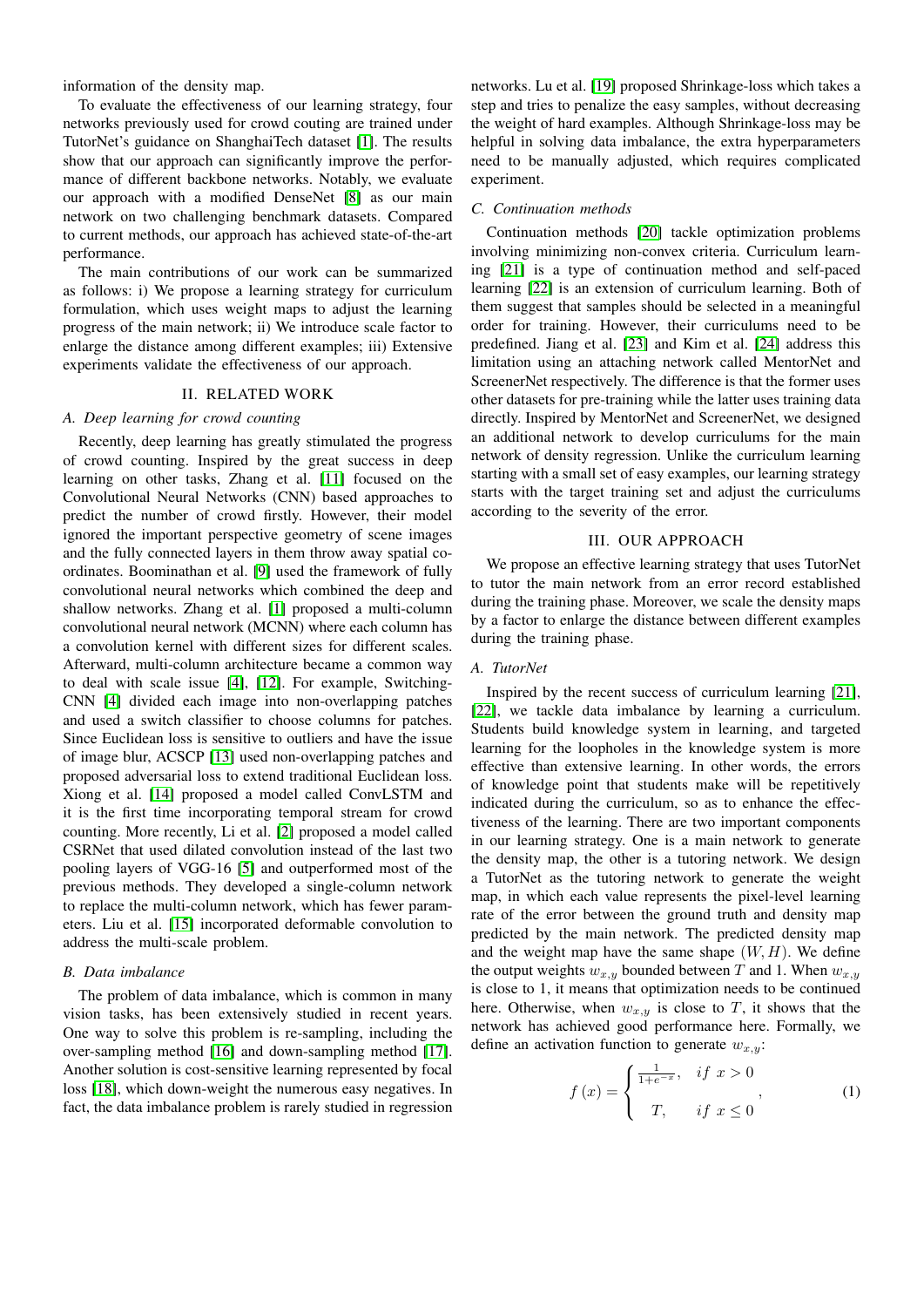

<span id="page-2-0"></span>Fig. 2. Loss function  $\mathcal{L}_{Tutor}$  with M = 1. The error  $e_{x,y}$  is given by main network and used to optimize the  $w_{x,y}$  from TutorNet.

where  $T$  denotes the adjustable weight for penalizing the easy example. If the weight is too small, it will cause the imbalance to tilt from one extreme to the other. We set  $T$  to 0.5 in this paper.

TutorNet is used to dynamically generate a weight map which is a curriculum for the main network. To complete this task, we proposed a loss function to optimize TutorNet:

$$
\mathcal{L}_{Tutor} = \sum_{x}^{H} \sum_{y}^{W} ((1 - w_{x,y}) * e_{x,y} + w_{x,y} * max(M - e_{x,y}, 0)), (2)
$$

where M is a margin hyperparameter and  $e_{x,y}$  denotes the error computed between the predicted density map and the ground truth. We use mean squared error (MSE) for  $e_{x,y}$  in this paper. The visualization of our loss function is shown in Figure [2.](#page-2-0) The gradient of the objective function is given by:

$$
\frac{\partial \mathcal{L}_{Tutor}}{\partial w_{x,y}} = \begin{cases} M - 2e_{x,y}, & \text{if } e_{x,y} < M \\ -e_{x,y}, & \text{if } e_{x,y} \ge M \end{cases}
$$
 (3)

This non-negative error is given by main network and only used to optimize the TutorNet. A gradient descent step is

$$
w_{x,y} := w_{x,y} - \alpha \frac{\partial \mathcal{L}_{Tutor}}{\partial w_{x,y}},\tag{4}
$$

where  $\alpha$  is learning rate. As the gradient shown above, when the error  $e_{x,y}$  is larger than  $\frac{M}{2}$ , the gradient is a negative value which will increase the value of  $w_{x,y}$ . When the error  $e_{x,y}$  is less than  $\frac{M}{2}$ , the weight  $w_{x,y}$  begin its descent. We set the M to be 0.8 when using Gaussian kernel (sigma=15) to generate ground truth. The error of one sample during training phase is shown in Figure [3.](#page-2-1)

Optimization path of both TutorNet and the main network is shown in Figure [4.](#page-3-0) The loss function to optimize the main network is:

$$
\mathcal{L}_{Main} = \frac{1}{H*W} \sum_{x}^{H} \sum_{y}^{W} \left( \mathcal{F}(X, \Theta)_{x,y} - GT_{x,y} \right)^2 * w_{x,y}, \tag{5}
$$



<span id="page-2-1"></span>Fig. 3. Hist. of the error between the ground truth and the main network prediction.

where the function  $\mathcal{F}(X, \Theta)$  represents the main network and  $\Theta$  is the parameters of it. X denotes the input image and  $GT$ is the ground truth of it.

TutorNet architecture: Our TutorNet is used for a tutorial during the training phase. The network needs to be able to quickly find the corresponding  $w_{x,y}$  that conforms to the current sample. Otherwise, it will reduce the performance of the main network. Our experiment shows that a pre-trained ResNet [\[7\]](#page-6-6) is more likely to converge quickly and achieve good performance. Finally, we design TutorNet based on ResNet and we will evaluate TutorNet with different depths in Section [IV-C2.](#page-3-1)

## <span id="page-2-2"></span>*B. Density map with scale factor*

As we introduced in Section [I,](#page-0-1) the values in the density map are very small, leading to a smaller distance between foreground and background examples which is not conducive to network learning. However, it is a common knowledge that excellent training samples are characterized by the large distance among inter-class and the small distance among intraclass. Obviously, it is necessary to enlarge the values in the density map.

Note that simply normalizing each density map is not available. The count of objects is given by integral over any image region and simply normalizing will change what the density map can represent. We address the problem through scaling density map by a factor, which could linearly transform ground truth by amplifying the values of the non-zero region. More experiments about choosing a scale factor will be introduced in Section [IV-C1.](#page-3-2)

From another more intuitive perspective, we approximate each value in density map to four decimal places to achieve clustering. We neglect the number of samples in each group, only calculate the mean of these groups. In other words, we calculate the mean of the values represented by each group. Then, the euclidean distance of each group to this mean is calculated as shown in Figure [5.](#page-3-3) It can be seen that the scale factor can effectively enlarge the distance, which makes it easier for the network to distinguish different examples. In particular, the scale factor can force the network to fit the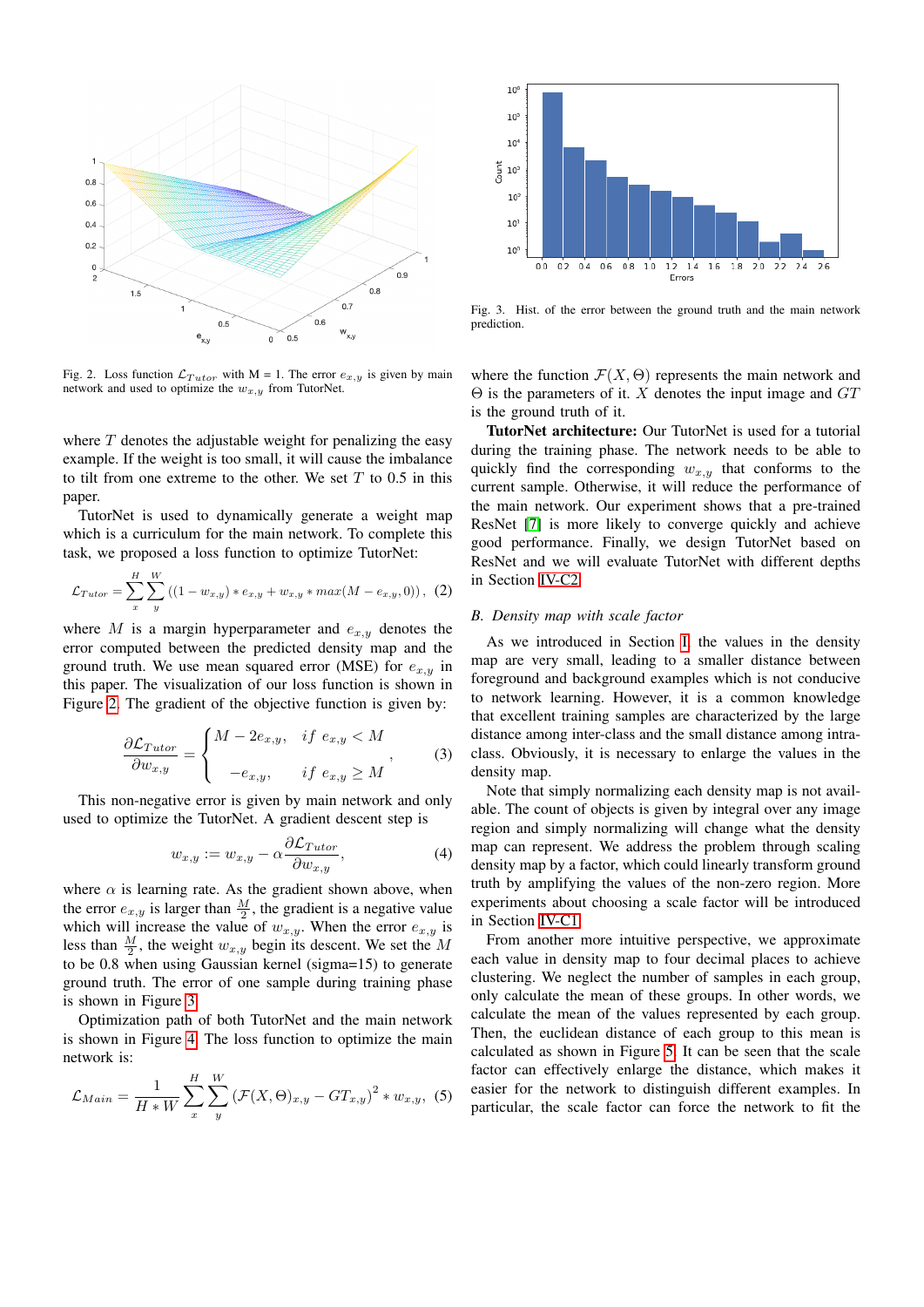

<span id="page-3-0"></span>Fig. 4. Overview of the our learning strategy.



<span id="page-3-3"></span>Fig. 5. The distance of each group to the mean of different scale factor.

foreground (non-zero region) rather than the background (zero region).

# IV. EXPERIMENTS

We first perform ablation experiments to determine the appropriate scale factor and effective TutorNet structure. Then our best experimental results are compared with the most stateof-the-art methods.

## *A. Evaluation Metric*

The count error is measured using two metrics: Mean Absolute Error (MAE) and Mean Squared Error (MSE). The MAE is defined as

$$
MAE = \frac{1}{N} \sum_{i=1}^{N} \left| C_{x_i} - C_{x_i}^{GT} \right|,
$$
\n(6)

and the MSE is defined as

$$
MSE = \sqrt{\frac{1}{N} \sum_{i=1}^{N} (C_{x_i} - C_{x_i}^{GT})^2},
$$
 (7)

where N is the number of images in test set,  $C_{x_i}$  is the estimated number of people,  $C_{x_i}^{GT}$  is the number of people in ground truth.

## *B. Datasets*

We evaluate our models on ShanghaiTech [\[1\]](#page-6-0) and Fudan-ShanghaiTech (FDST) video crowd counting dataset [\[25\]](#page-6-24), because both datasets are captured by surveillance cameras.

*1) ShanghaiTech dataset:* We first evaluate our method on the ShanghaiTech [\[1\]](#page-6-0). It contains 1,198 annotated images with a total of 330,165 people with centers of their heads annotated. The dataset consists of two parts, including Part A and Part B. The images in Part A are from the internet, and those in Part B are from the busy streets of metropolitan areas in Shanghai. There are more congested scenes in Part A and more sparse scenes in Part B. We choose the Part B, which is closer to the real scene, for the experiment. In Part B, 716 images are used for training and 400 images for testing.

*2) Fudan-ShanghaiTech dataset:* FDST dataset [\[25\]](#page-6-24) is the largest video crowd counting dataset. It contains 100 video sequences captured by 13 surveillance cameras with different scenes. There are 9,000 annotated frames in the training set, which are from 60 videos. The test set consists of 40 videos, 6000 frames.

## *C. Ablation Study*

<span id="page-3-2"></span>*1) Scale Factor:* As we introduced in Section [III-B,](#page-2-2) the scale factor is used to linearly transform the density map. For this purpose, we evaluated the performance of different scale factors with DenseNet [\[8\]](#page-6-7) as shown in Table [II.](#page-4-0) The experimental results show the highly performance when the scale factor is 1000. Therefore, we set the scale factor to be 1000 for the following experiments.

<span id="page-3-1"></span>*2) TutorNet:* The configurations of TutorNet we designed are shown in Table [I.](#page-4-1) We perform experiments on several TutorNet architecture using 1000 as the scale factor. The baseline is the main network only (DenseNet with scale factor 1000) which is the same as Section [IV-C1.](#page-3-2) As we know, an excellent tutor knows how to adjust the learning progress, neither neglecting the mastery of students nor having a lot of repeated learning. The same is true of our TutorNet. It is difficult for a shallow network to master the learning progress of the main network, and the slow convergence speed caused by a very deep network is also an obstacle to the main network.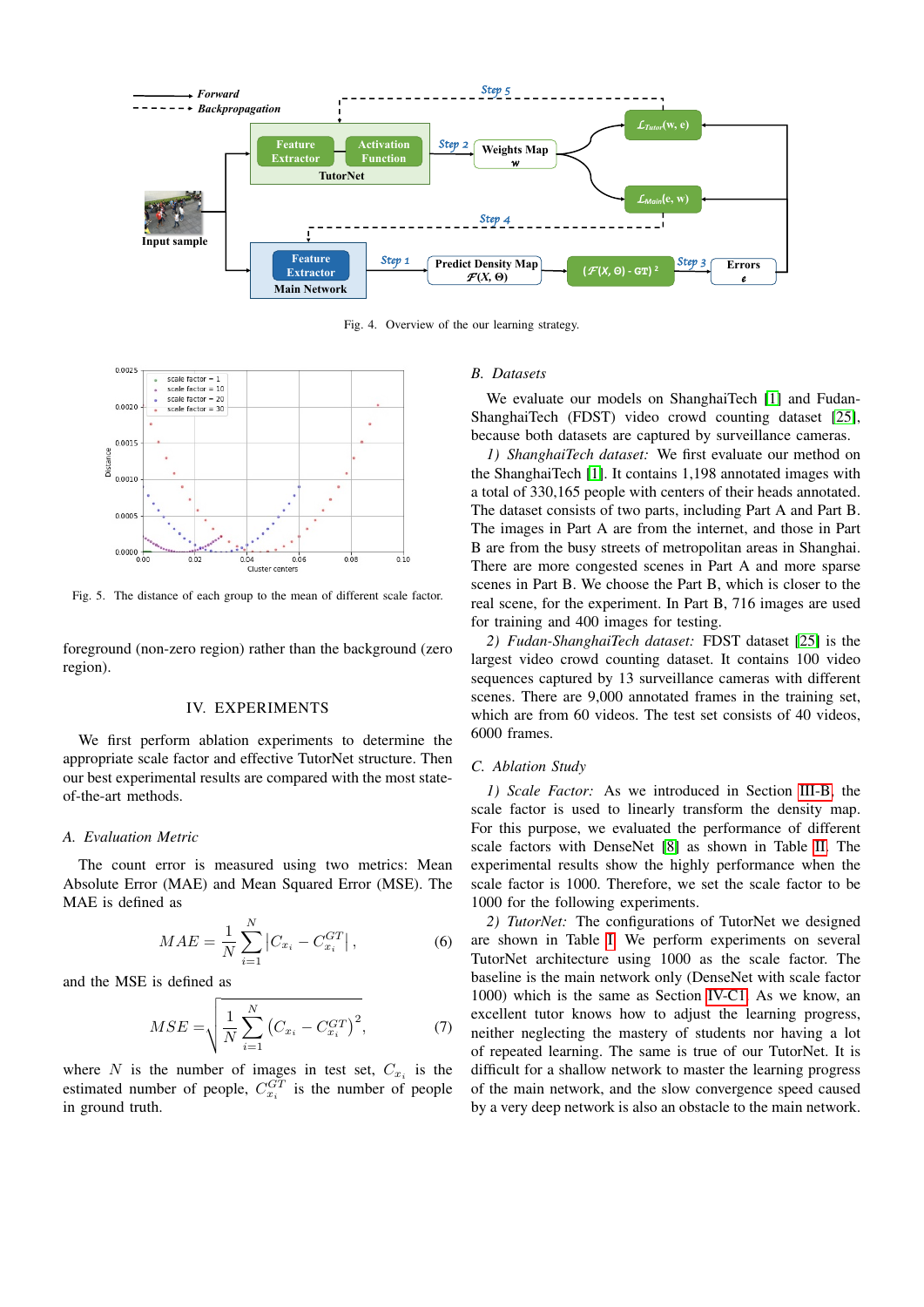<span id="page-4-1"></span>TABLE I THE ARCHITECTURE OF TUTORNET. DOWNSAMPLING IS PERFORMED BY THE FIRST CONVOLUTION IN RESIDUAL BLOCK(2) WITH A STRIDE OF 2. THE DOWNSAMPLING RATE FOR ALL THE NETWORKS IS 8.

| layer name           | 15-layer                                                                  | 29-layer                                                                                                                                              | 43-layer                                                                                                                                                                                                                                                                                                                                       | 94-layer                                                                                                                                                                                         | layer stride   |
|----------------------|---------------------------------------------------------------------------|-------------------------------------------------------------------------------------------------------------------------------------------------------|------------------------------------------------------------------------------------------------------------------------------------------------------------------------------------------------------------------------------------------------------------------------------------------------------------------------------------------------|--------------------------------------------------------------------------------------------------------------------------------------------------------------------------------------------------|----------------|
| convolution          | $7\times7$ , 64, stride 2                                                 |                                                                                                                                                       |                                                                                                                                                                                                                                                                                                                                                | 2                                                                                                                                                                                                |                |
| pooling              |                                                                           | $3\times3$ max pool, stride 2                                                                                                                         |                                                                                                                                                                                                                                                                                                                                                |                                                                                                                                                                                                  | 2              |
| residual $block(1)$  | $\begin{bmatrix} 3 \times 3, 64 \\ 3 \times 3, 64 \end{bmatrix} \times 2$ |                                                                                                                                                       | $\begin{bmatrix} 3 \times 3, 64 \\ 3 \times 3, 64 \end{bmatrix} \times 3 \begin{bmatrix} 1 \times 1, 64 \\ 3 \times 3, 64 \\ 1 \times 1, 256 \end{bmatrix} \times 3 \begin{bmatrix} 1 \times 1, 64 \\ 3 \times 3, 64 \\ 1 \times 1, 256 \end{bmatrix} \times 3$                                                                                |                                                                                                                                                                                                  | $\mathbf{1}$   |
| residual block $(2)$ |                                                                           |                                                                                                                                                       | $\begin{bmatrix} 3 \times 3, 128 \\ 3 \times 3, 128 \end{bmatrix} \times 2 \begin{bmatrix} 3 \times 3, 128 \\ 3 \times 3, 128 \end{bmatrix} \times 4 \begin{bmatrix} 1 \times 1, 128 \\ 3 \times 3, 128 \\ 1 \times 1, 512 \end{bmatrix} \times 4 \begin{bmatrix} 1 \times 1, 128 \\ 3 \times 3, 64 \\ 1 \times 1, 512 \end{bmatrix} \times 4$ |                                                                                                                                                                                                  | $\overline{c}$ |
| residual block $(3)$ |                                                                           | $\begin{bmatrix} 3 \times 3, 256 \\ 3 \times 3, 256 \end{bmatrix} \times 2 \begin{bmatrix} 3 \times 3, 256 \\ 3 \times 3, 256 \end{bmatrix} \times 6$ |                                                                                                                                                                                                                                                                                                                                                | $\begin{bmatrix} 1 \times 1, 256 \\ 3 \times 3, 256 \\ 1 \times 1, 1024 \end{bmatrix} \times 6$ $\begin{bmatrix} 1 \times 1, 256 \\ 3 \times 3, 256 \\ 1 \times 1, 1024 \end{bmatrix} \times 23$ |                |
| convolution          | $1\times1, 1$                                                             | $1\times1, 1$                                                                                                                                         | $1 \times 1, 128$<br>$1\times1$ , 1                                                                                                                                                                                                                                                                                                            | $1 \times 1, 128$<br>$1\times1$ , 1                                                                                                                                                              | 1              |

<span id="page-4-0"></span>TABLE II COMPARISON OF DIFFERENT SCALE FACTORS ON THE SHANGHAITECH PART B DATASET.

| <b>Scale Factor</b> | MAE  | MSE  |
|---------------------|------|------|
| Density Map * 1     | 13.0 | 22.7 |
| Density Map * 10    | 8.3  | 15.0 |
| Density Map * 100   | 8.2  | 15.8 |
| Density Map * 1000  | 7.5  | 12.8 |
| Density Map * 2000  | 7.6  | 13.7 |

<span id="page-4-2"></span>TABLE III COMPARISON OF DIFFERENT TUTORNET WITH SCALE FACTOR 1000 ON THE SHANGHAITECH PART B DATASET.

| Method            | MAE | MSE  |
|-------------------|-----|------|
| <b>Baseline</b>   | 7.5 | 12.8 |
| Baseline+15-layer | 7.6 | 13.0 |
| Baseline+29-layer | 7.3 | 13.1 |
| Baseline+43-layer | 7.0 | 12.2 |
| Baseline+94-layer | 74  | 12.8 |

The experimental results which are shown in Table [III](#page-4-2) confirm our analysis. Therefore, we use the TutorNet with 43 layers for the following experiments.

*3) Different architecture:* The ablation study are shown in Table [IV.](#page-4-3) We choose four typical network architectures as main network to demonstrate our method, a multi-column network called MCNN [\[1\]](#page-6-0), a VGG-based network with pretraining called CSRNet [\[2\]](#page-6-1), a fully convolutional network called U-Net [\[26\]](#page-6-25) and a very deep convolutional network DenseNet [\[8\]](#page-6-7). Scale Factor and TutorNet are individually added to the model training process. The experiments verify

<span id="page-4-3"></span>TABLE IV COMPARISON AMONG VARIOUS METHODS WITH OUR LEARNING STRATEGY ON THE SHANGHAITECH B DATASET. SF AND TN RESPECTIVELY REFER TO THE SCALE FACTOR AND TUTORNET.

| Method         | MAE  | <b>MSE</b> |
|----------------|------|------------|
| $MCNN$ [1]     | 26.4 | 41.3       |
| MCNN+SF        | 15.3 | 35.2       |
| MCNN+SF+TN     | 14.4 | 25.1       |
| CSRNet [2]     | 10.6 | 16.0       |
| CSRNet+SF      | 10.4 | 15.9       |
| CSRNet+SF+TN   | 9.4  | 15.6       |
| U-net $[26]$   | 26.8 | 39.7       |
| $U$ -net $+SF$ | 13.5 | 23.0       |
| U-net+SF+TN    | 12.1 | 19.7       |
| DenseNet [8]   | 13.0 | 22.7       |
| DenseNet+SF    | 7.5  | 12.8       |
| DenseNet+SF+TN | 7.0  | 12.2       |

the effectiveness of our methods in overcoming the data imbalance. To evaluate the quality of generated density map, we compare original methods and those methods trained with scale factor and TutorNet. Samples of the test cases can be found in Figure [6.](#page-5-0) The weight maps in the figure are generated during the training phase of MCNN [\[1\]](#page-6-0) . We can see that our method can generate more accurate density maps than the individual main network.

# *D. Comparison with the state-of-the-art method*

*1) Experiments on ShanghaiTech:* Table [V](#page-5-1) compares the performance of our best approach, DenseNet+SF+TN, with state-of-the-art methods. The results indicate that a DenseNetbased network outperforms most of the previous methods.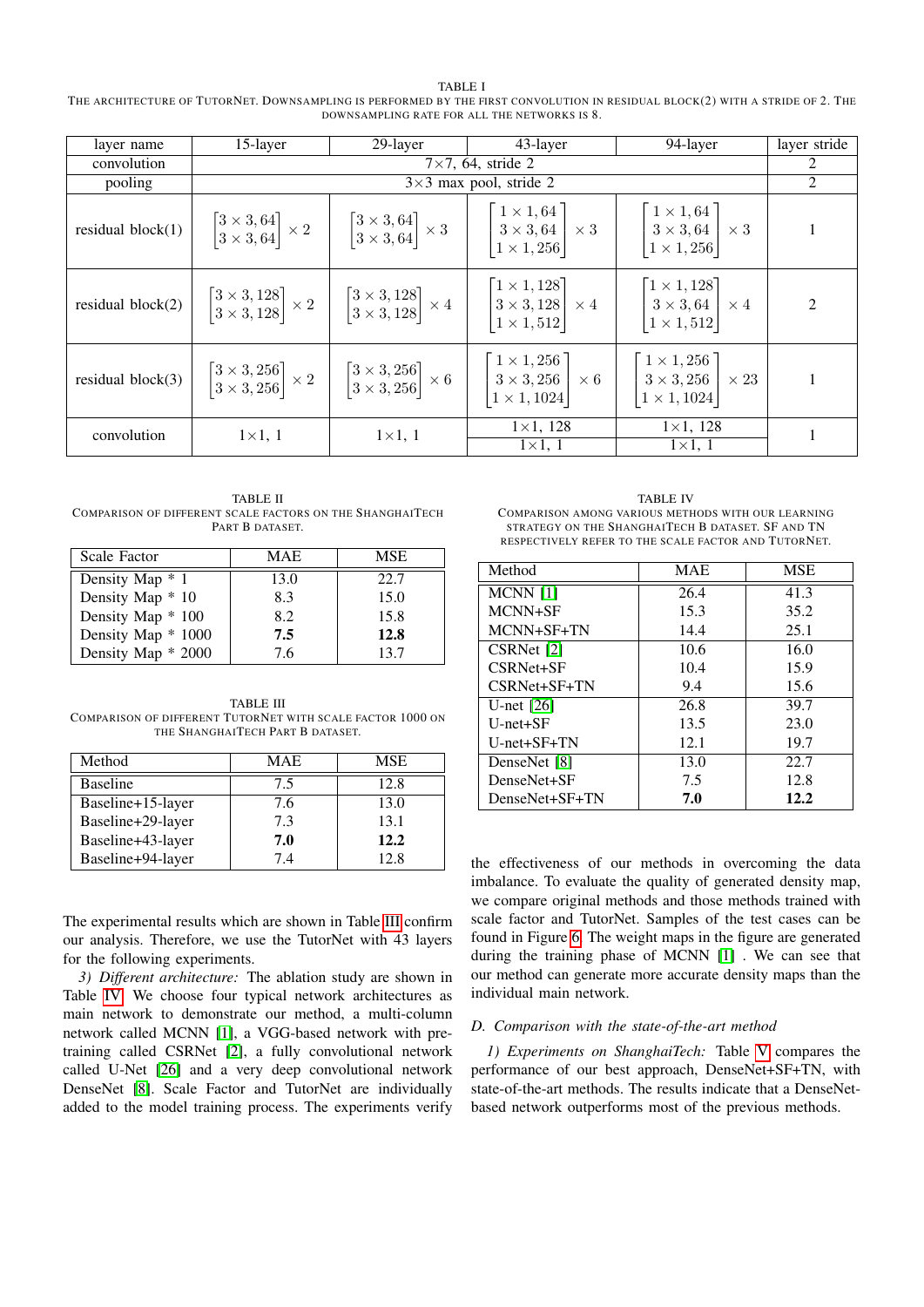

<span id="page-5-0"></span>Fig. 6. Samples generated by different model from ShanghaiTech Part B [\[1\]](#page-6-0).

<span id="page-5-1"></span>TABLE V COMPARISON OF OUR BEST APPROACH WITH STATE-OF-THE-ART ON THE SHANGHAITECH PART B DATASET.

| Method                         | <b>MAE</b> | MSE  |
|--------------------------------|------------|------|
| $MCNN$ [1]                     | 26.4       | 41.3 |
| Switching-CNN [4]              | 21.6       | 33.4 |
| L <sub>2</sub> R [27]          | 13.7       | 21.4 |
| $\overline{ACSCP}$ [13]        | 17.2       | 27.4 |
| $\overline{DRSAN}$ [28]        | 11.1       | 18.2 |
| $\overline{\text{IG-CNN}}$ [6] | 10.7       | 16.0 |
| CSRNet [2]                     | 10.6       | 16.0 |
| ADCrowdNet [15]                | 7.6        | 13.9 |
| BL [29]                        | 7.7        | 12.7 |
| Ours                           | 7.0        | 12.2 |

*2) Experiments on FDST dataset:* Our best approach, DenseNet+SF+TN, is evaluated against a method for single image crowd counting called MCNN [\[1\]](#page-6-0) and three methods for video crowd counting called ConvLSTM [\[14\]](#page-6-13), LSTN w/o LST [\[25\]](#page-6-24) and LSTN [\[25\]](#page-6-24) respectively. The latter three methods exploit the spatial-temporal consistency between frames. The results are shown in Table [VI.](#page-5-2) Our model outperform the previous methods with only exploiting the spatial information.

# V. CONCLUSION

In this work, we identify that data imbalance is the primary obstacle impeding the crowd counting method from achieving

<span id="page-5-2"></span>TABLE VI COMPARISON OF OUR BEST APPROACH WITH STATE-OF-THE-ART ON THE FDST DATASET.

| Method                | <b>MAE</b> | MSE  |
|-----------------------|------------|------|
| $MCNN$ [1]            | 3.77       | 4.88 |
| ConvLSTM [14]         | 4.48       | 5.82 |
| LSTN $w/o$ LST $[25]$ | 3.87       | 5.16 |
| <b>LSTN</b> [25]      | 3.35       | 4.45 |
| Ours                  | 3.05       | 4.30 |

state-of-the-art accuracy. Thus, we propose the TutorNet for curriculum formulation, which uses weight maps to adjust the learning progress of the main network. Experiments in Section [IV-C1](#page-3-2) validate the effect of scale factor and our analysis in Section [III-B.](#page-2-2) An ablation study on four architectures verify the effectiveness of our methods on data imbalance. It is worth mentioning that our approach can be easily extended to any other previous network and future network. Future work will focus on exploiting the spatial-temporal consistency between video frames.

# ACKNOWLEDGMENT

This work was supported by Military Key Research Foundation Project (No. AWS15J005), National Natural Science Foundation of China (No. 61672165 and No. 61732004), Shanghai Municipal Science and Technology Major Project (2018SHZDZX01) and ZJLab.